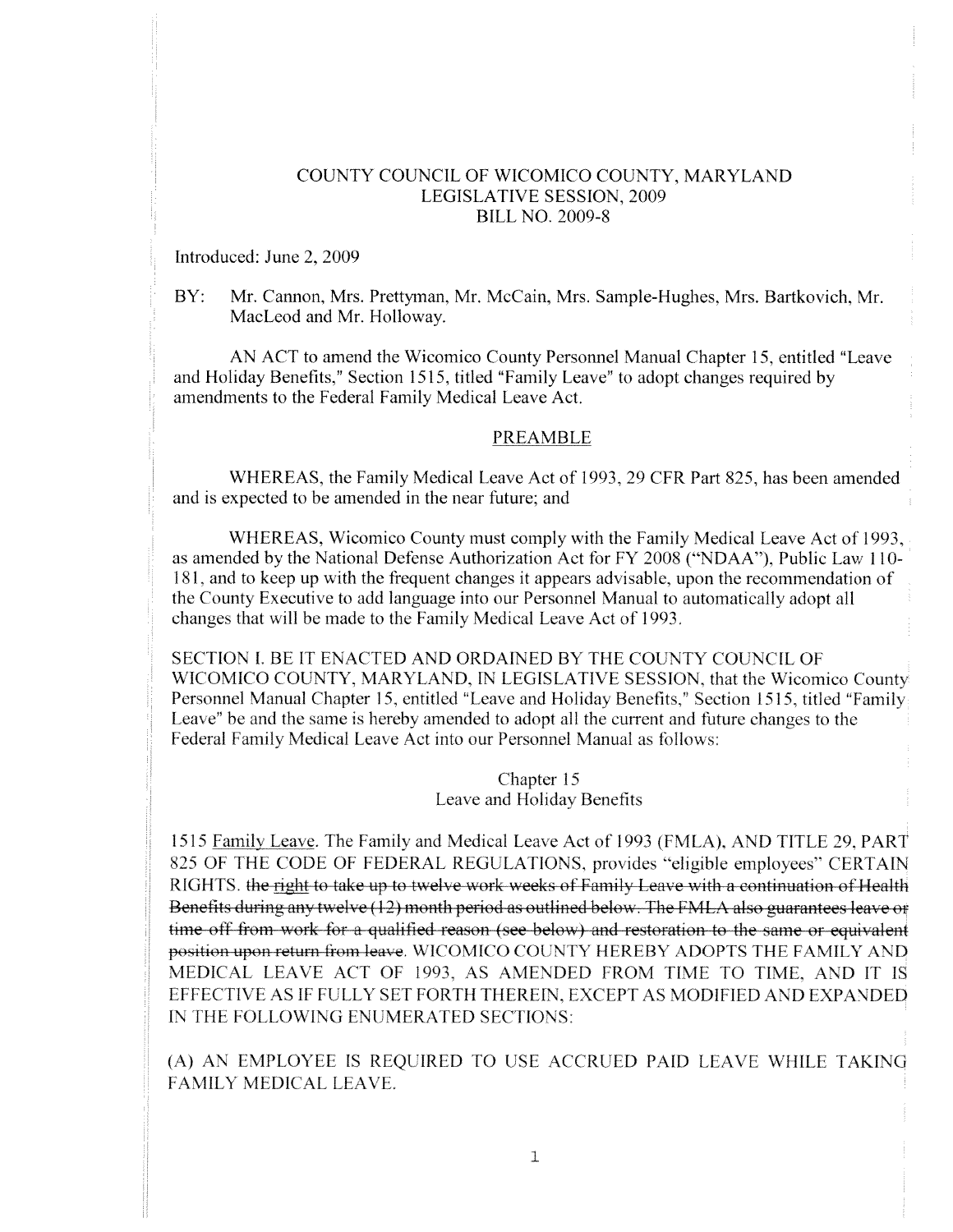(B) FAMILY MEDICAL LEAVE IS CALCULATED BY USING A ROLLING TWELVE (12) MONTH PERIOD, MEASURED BACKWARD FROM THE DATE AN EMPLOYEE USES, OR REQUESTS THE USE OF, FAMILY LEAVE. ENTITLEMENT TO FAMILY LEAVE FOR THE BIRTH OR PLACEMENT OF A SON OR DAUGHTER EXPIRES AT THE END OF THE 12- MONTH PERIOD BEGINNING ON THE DATE OF BIRTH OR PLACEMENT.

(a) Purpose. The FMLA gives <sup>a</sup> covered employee the right to take up to 12 workweeks of Family Leave, either all at once or under certain circumstances on an intermittent basis, because of:

(1) The birth of <sup>a</sup> child or the placement of <sup>a</sup> child for adoption or foster care;

(2) The employee is needed to care for <sup>a</sup> family member with <sup>a</sup> serious health condition;

(3) The employee's own serious health condition makes the employee unable to do theirjob.

(b) Employment Reinstatement. An employee generally has a right to return to the same position or an equivalent position with equivalent pay, benefits, and working conditions at the conclusion of the Family Leave (see paragraph 1515n).

(c) Advance Notice, When the need for Family Leave is foreseeable for <sup>a</sup> birth or placement of <sup>a</sup> child, an employee must give the employer at least thirty (30) days notice before the date the leave is to begin. However, if the date of birth or placement requires leave to begin in less than thirty (30) days, the employee must provide notice as practicable.

(Cd) Approval. All requests for Family Leave will be forwarded by use of the Employee Family Leave Request Form, Form HR-18, through their supervisor and Department Head to the Human Resources Department.

(De) Intermittent Family Leave or Reduced Work Schedule.

(1) Serious Health Condition. Family Leave may be taken "intermittently", or by a reduced Family Leave work schedule, if the Family Leave is due to a serious health condition of the employee or necessary to care for <sup>a</sup> qualified family member with <sup>a</sup> serious health condition.

(12) Birth or Placement of Child for Adoption or Foster Care. If Family Leave is for the birth or placement of <sup>a</sup> child for adoption or foster care, it may be taken "intermittently" or by <sup>a</sup> reduced work schedule only with the prior approval of the Supervisor, Department Head, and Human Resources Director.

# $(f)$  Duration.

(1) Maximum Period. An employee may be entitled to take up to twelve (12) work weeks of Family Leave. However, all paid leave taken will be subtracted from the twelve (12) weeks of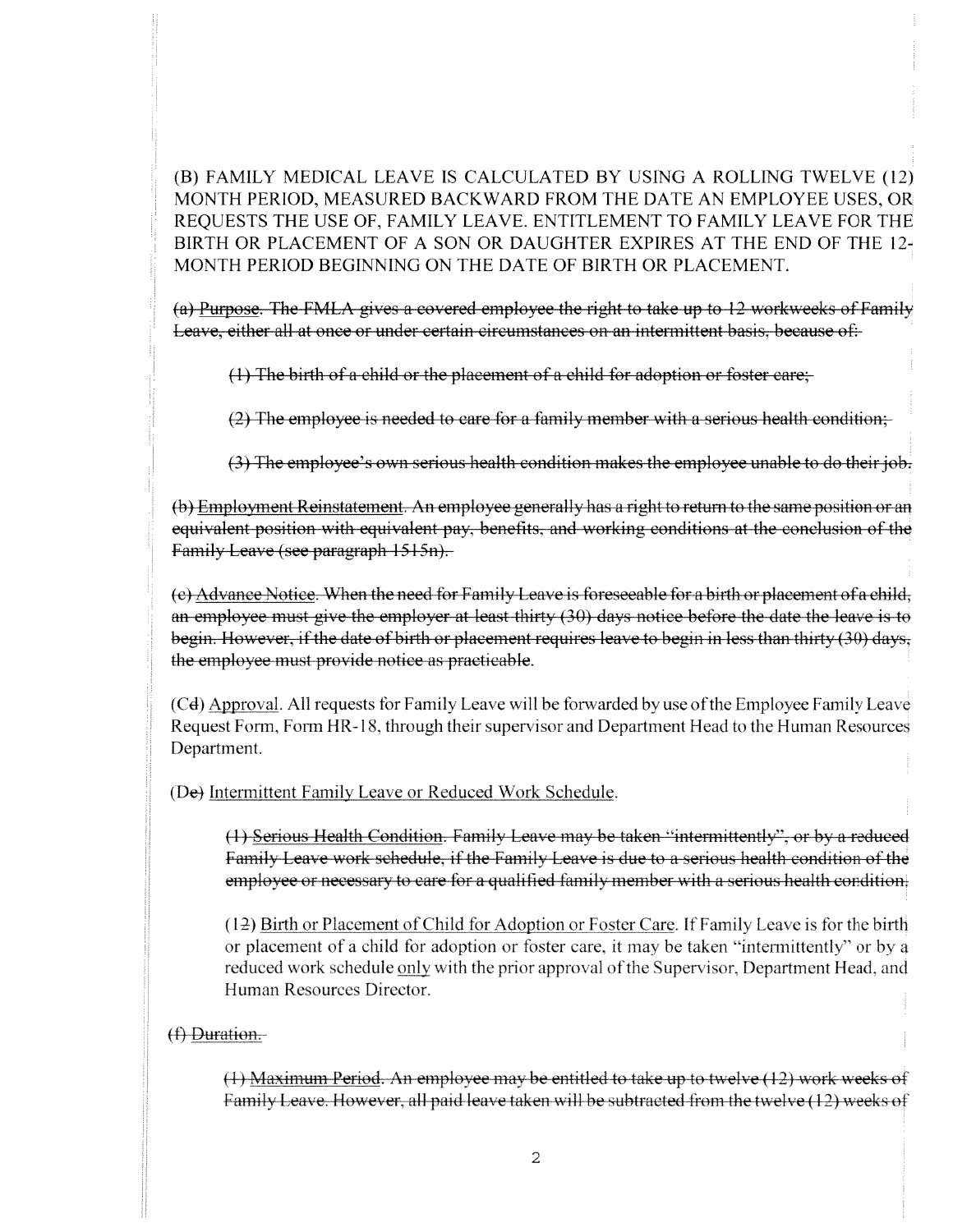Family Leave entitlements so an employee will have a cumulative total of twelve work weeks of Family Leave including both paid leave and unpaid leave.

(2) Husband and Wife. If <sup>a</sup> Husband and \Vife are both employed, they are entitled:

(i) Together, up to a cumulative total of 12 work weeks of leave during any 12-month period if the leave is because of the birth or placement of a child for adoption or foster care, or to care for <sup>a</sup> child if the child has <sup>a</sup> serious health condition. Both employees, however. may take Family Leave at the same time.

 $(ii)$  In their own right, up to a total of 12 work weeks if the Family Leave is for a serious health condition of the employee, spouse, or parent that qualifies for Family Leave. Any Family Leave taken by an employee under paragraph 1515(f)(2)(i) will count toward the 12 workweeks maximum Family Leave under this subparagraph.

(E3) Workers' Compensation Leave. All Workers' Compensation Leave taken by an employee will be considered toward the employee's Family Leave entitlement for only that specific-on the job injury or illness. Once a total of 12 work weeks of Workers' Compensation Leave and Family Leave has been provided for the employee's on-the-job injury or illness, additional Family Leave will not be authorized for the same injury or illness: however, the employee may be continued on Workers' Compensation Leave per Chapter 24. Such Workers' Compensation Leave will not be used to reduce an employee's Family Leave entitlements for additional Family Leave under paragraph  $1515(f)(2)(i)$  or  $1515(f)(2)(ii)$  for other injuries or illnesses.

#### (g) Definitions

(1) Work Week. A standard workweek is seven consecutive calendar days for regular full time employees and the appropriate prorated number of average hours worked for a regular part time employee. Therefore, a regular full time employee would be entitled to a maximum of 480 hours of Family Leave and <sup>a</sup> regular par<sup>t</sup> time employee entitled to <sup>a</sup> prorated maximum based upon the actual number of hours being worked.

(2) Serious Health Condition. <sup>A</sup> serious health condition is an illness. injury, impairment. or <sup>p</sup>hysical or mental condition that involves: (1) inpatient care in <sup>a</sup> hospital, hospice, or residential medical care facility, or (2) continuing treatment by a health care provider coupled with incapacitation for more than three days.

(3) Parent. The biological parent of an employee or an individual who stood in loco parentis fin <sup>p</sup>lace of parent) to an employee when the employee was <sup>a</sup> son or daughter.

 $(4)$  Son or Daughter. A "son or daughter" is a biological, adopted, or foster child, a stepchild, a legal ward, or a child of a person standing in parentis. The child must be under 18 years of age. or 18 years of age or older and incapable of self-care because of a mental or physical disability.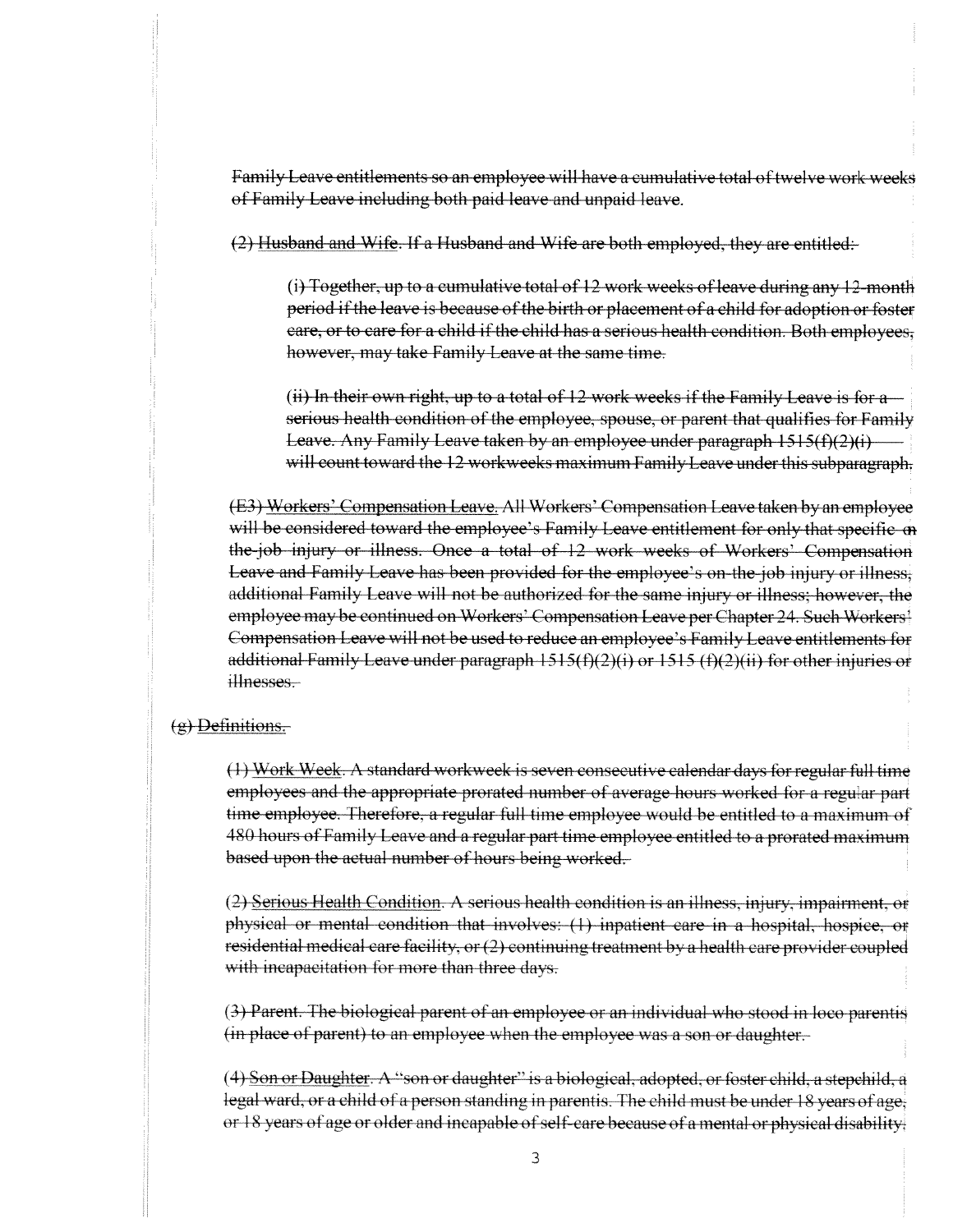# (h) Eligibility:

 $(1)$  Requests for Family Leave must be fully documented per paragraph  $1515(j)$  and forwarded through the employee's Supervisor and Department Head to the Human Resources Department on an Employee Family Leave Request Form, Form HR 18.

(2) Employees must have been employed <sup>a</sup> minimum of twelve (12) months (not required to be consecutive) with the County and have been paid for <sup>a</sup> least 1,250 hours during the twelve (12) month period immediately preceding the beginning of Family Leave.

(3) Family Leave will include all available paid leave to which they may be entitled, i.e.; annual personal, compensatory time, floating holidays, and sick leave. The maximum amount of Family Leave will include all paid leave taken and shall not exceed twelve cumulative work weeks.

(4) Entitlement to Family Leave for the birth or placement of <sup>a</sup> son or daughter expires at the end of the 12-month period beginning on the date of birth or placement.

(5) If circumstances require. Family Leave may begin before the actual date of birth or placement.

(6) Employees may not have utilized the maximum Family Leave within the pas<sup>t</sup> 12 month period using a rolling 12 month period measured backward from the date an employee uses, or requests the use of, Family Leave.

 $(i)$  Reason for Approval. Family Leave will not be granted automatically and must be requested by the employee with complete justification and documentation. The following are reasons for which an employee may reques<sup>t</sup> Family Leave:

(1) Birth of the employee's son or daughter and in order to care for that son or daughter.

(2) The placement of <sup>a</sup> son or daughter with the employee for adoption or foster care.

(3) In order to care for an employee's spouse, son, daughter. or paren<sup>t</sup> ofthe employee ifsuch spouse. son. daughter, or paren<sup>t</sup> has <sup>a</sup> serious health condition.

 $(4)$  Because of a serious health condition of the employee which results in the employee being unable to perform their required job functions.

 $(i)$  Documentation Required. Requests for Family Leave will contain the following, as appropriate:

 $(1)$  the date on which the serious health condition commenced:

 $(2)$  the probable duration of the condition;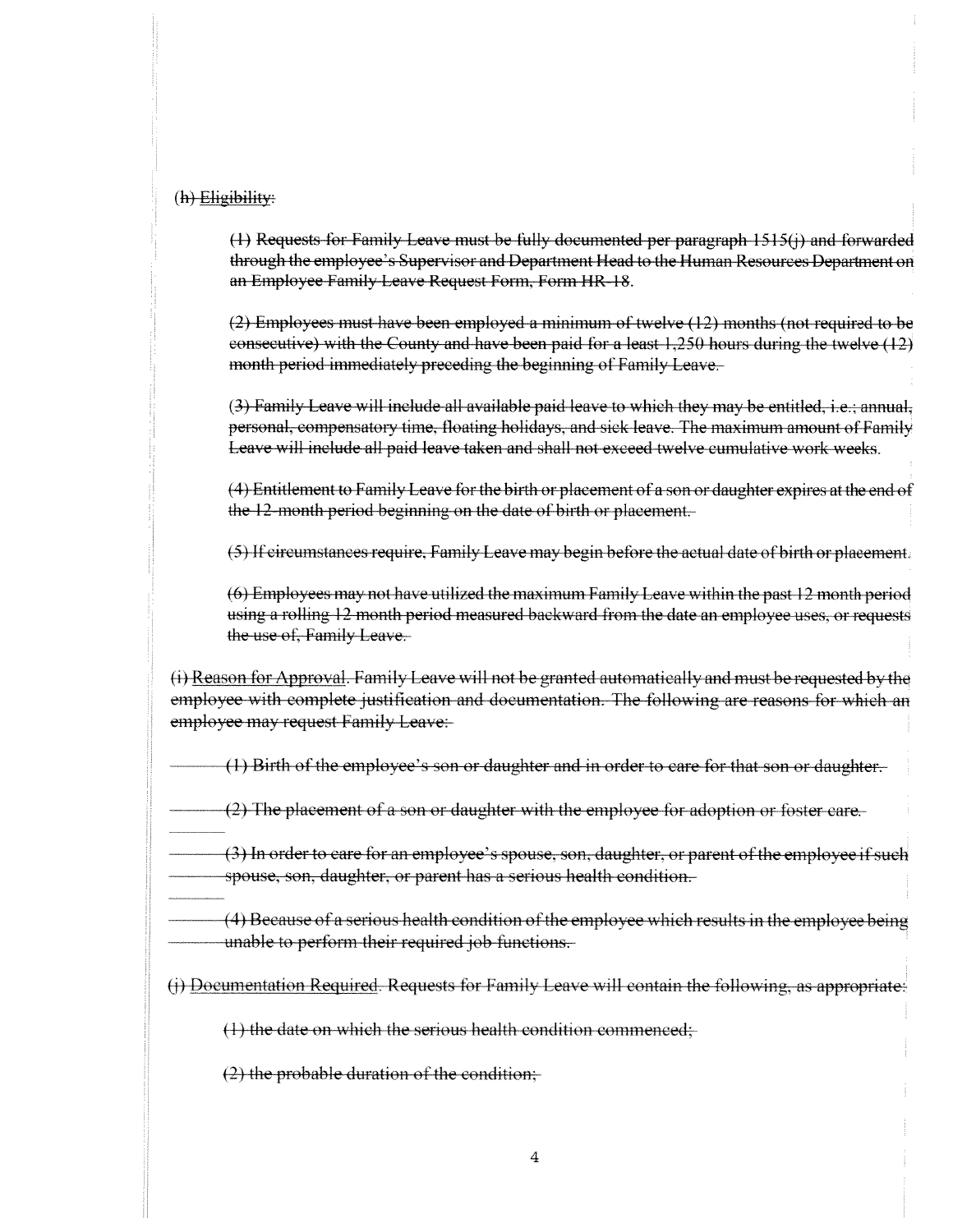(3) the appropriate medical facts within the knowledge of the health care provider regarding the condition;

(4) the purpose of the leave, i.e., to provide needed care for son, daughter, spouse, or parent and an estimate of the amount of time that such employee is needed to care for the son, daughter, spouse or parent:

(5) if for the employee's own serious health condition, a medical statement that the employee is unable to perform the required functions of their position;

(6) if for intermittent leave, or leave on <sup>a</sup> reduced leave schedule, for <sup>p</sup>lanned medical treatment, the dates on which such treatment is expected to be given and the duration of such treatment;

(7) if for intermittent leave, or leave on a reduced leave schedule for employee's own serious health condition where they are not able to perform the required functions of their position, a statement of medical necessity for the intermittent leave or leave on a reduced level schedule; and the expected duration of the leave: and

 $(8)$  if for intermittent leave, or leave on a reduced leave schedule to care for son, daughter, parent, or spouse who has a serious health condition, a statement that such leave is necessary for the care and the expected duration and schedule of the intermittent leave or reduced leave schedule.

(k) Second and Third Opinions. In any case in which the County has reason to doubt the validity ofthe eertification provided or the need for leave, the County may require, at its expense, the employee to obtain the opinion of <sup>a</sup> second health care provider designated or approve<sup>d</sup> by the County. The FMLA also allows the County to require the employee to obtain a third opinion again at the expense of the County when the first and second opinions conflict. This third opinion is considered final and binding on both the County and the employee.

(fl) Status While on Full Time Family Leave:

provided to employees on unpaid Family Leave or Sick Pool Leave. (1) Benefits. Benefits will be continued under the same conditions as if the employee were — working. Only those benefits (Health. Life. Dental. Vision or Prescription) that the employee has prior to approval of the Family Leave will be continued during the approved Family Leave period. Leave accrual, holidays, pension and/or retirement system credit, etc., will not be

 $(12)$  Benefit Premiums. Benefit premiums will be continued for employees on Family Leave under the same conditions as if the employee were working. Under this circumstance, the employee will still be required to pay his or her share of the premium. Prior to the start of the Family Leave, employees must contact the Human Resources Department to make arrangements to pay their portion of the benefit premiums WHEN THE EMPLOYEE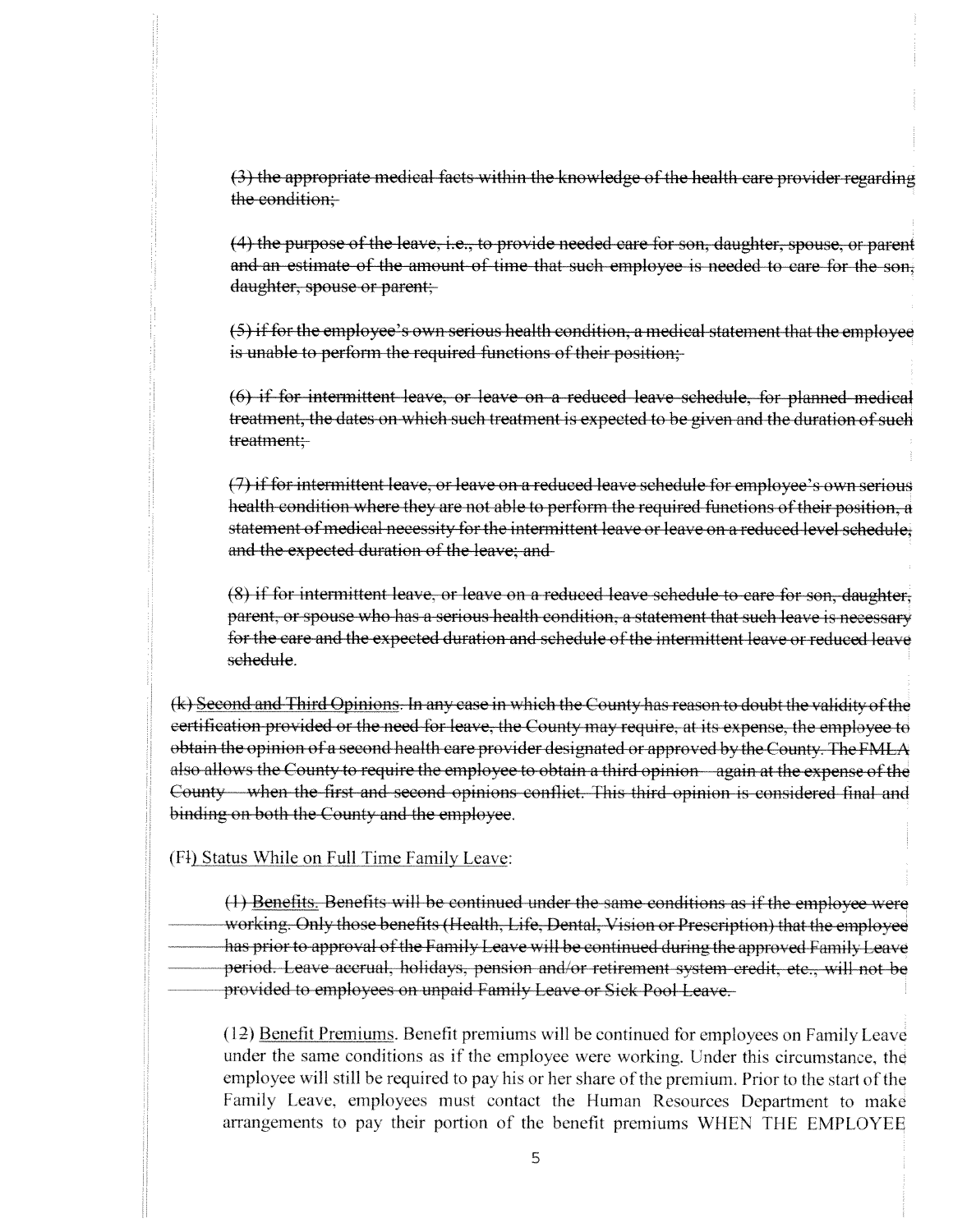ENTERS A LEAVE WITHOUT PAY STATUS. Employee health insurance will be terminated if premium payments are not received within 30 calendar days of the agreed upon date.

(3) Other Benefits. Employees on Family Leave will not receive employment benefits, other than those listed in  $1515(1)(1)$ , during the Family Leave period.

(24) Other Employment. If an employee engages in any work for compensation, the Family Leave may be terminated and the employee subject to disciplinary action under Chapter 9.

(Gm) Status While on Intermittent Family Leave or Reduced Work Schedule:

(1) Benefits. Benefits will be continued under the same conditions as if the employee were working regular full time or regular part time. Only those benefits (Health, Life, Dental, Vision, or Prescription) that the employee has prior to approval of the Family Leave will be continued during the approved Family Leave period. Leave accrual, holidays, pension and/or retirement system credit, etc., may be prorated based upon actual hours worked.

(12) Benefit Premiums. Benefit premiums will be continued for employees on Family Leave under the same conditions as if the employee were working. Under this circumstance, the employee will still be required to pay his or her share of the premium. Prior to the start of the Family Leave, employees must contact the Human Resources Department to make arrangements to pay their portion of the benefit premiums WHEN THE EMPLOYEE ENTERS A LEAVE WITHOUT PAY STATUS. Based upon the number of hours scheduled to work, employees may be able to continue payroll deduction. Employee health insurance will be terminated if premium payments are not received within 30 days of the agreed upon date.

(3) Other Benefits. Employees on intermittent Family' Leave or reduced work schedule will continue to receive employment benefits which may' be prorated based upon actual hours being worked during the Family Leave period.

(24) Retirement Credit. Partial retirement credit may be provided based upon the number of hours actually worked. However, the total Family Leave period may count toward the maximum of two years of additional Creditable Service allowed for an Approved Leave of Absence. The employee must, however, apply for credit **BEFORE** the leave begins by completion of an "Application to be Placed on a Qualifying Approved Leave of Absence". available from the Human Resources Department.

(35) Other Emploment. If an employee engages in any work for compensation. the Family Leave may be terminated and the employee subject to disciplinary action under Chapter 9.

(n) Status Upon Expiration of Family Leave. Upon expiration of Family Leave, the employee: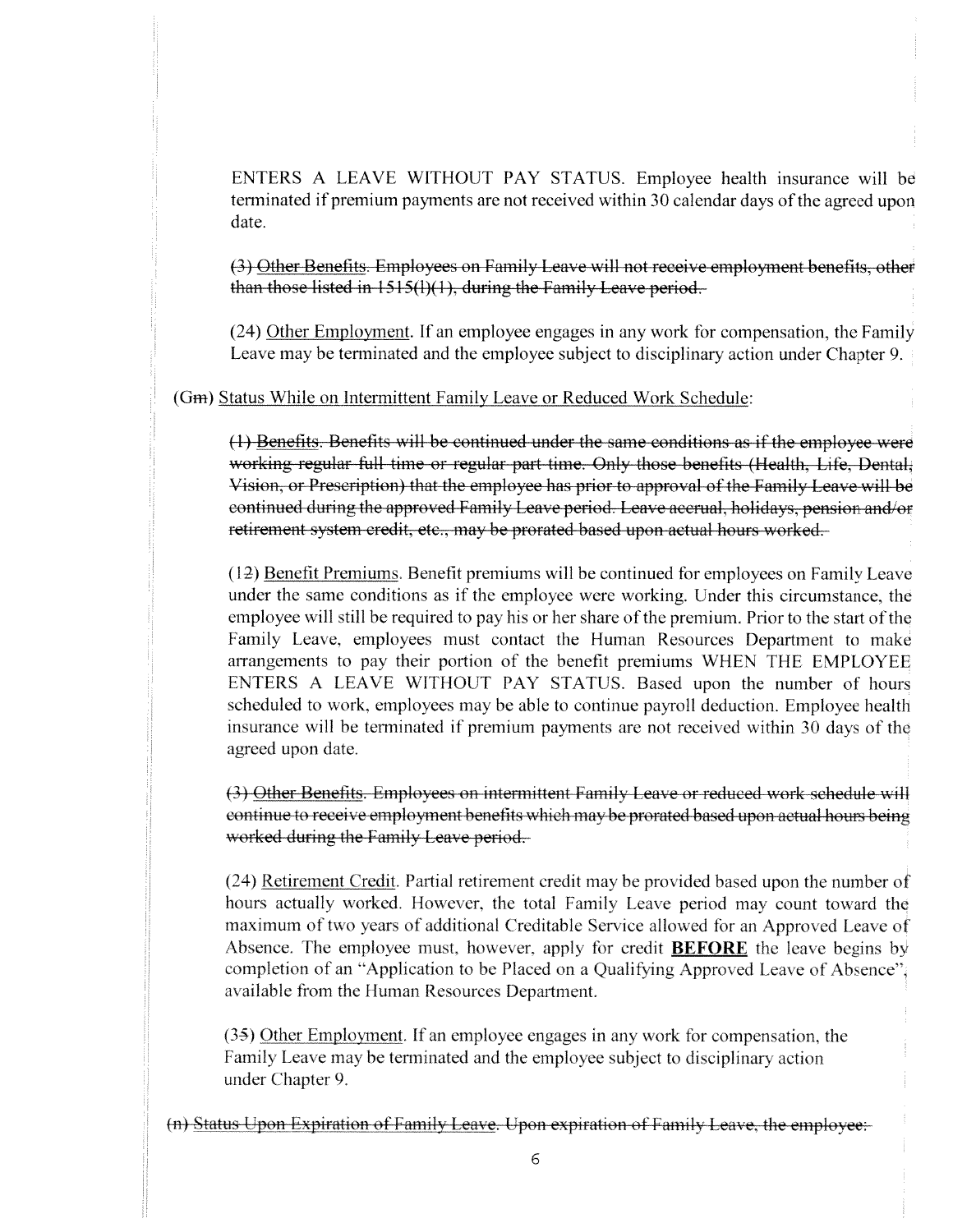(1) Return to Work. The employee may return to work as follows:

(i) Upon completion of Family Leave and return to work, an employee will be reinstated in their old job or an equivalent position. NOTE: In the case of Family— Leave, an equivalent position must have equivalent benefits, compensation, working shifts and hours of employment to include "same", not "comparable" or "similar". status, responsibility, and authority.

(ii) Employees will be reinstated within all benefit programs as provided other employees and will receive no loss of any employment benefit accrued prior to the date that the Family Leave started.

(iii) An employee will not receive service credit for Family Leave periods that exceed thirty (30) calendar days and will have their Leave Accrual and Anniversary Date adjusted accordingly.

(Z2) Return to Work Denied, An employee on Family Leave has no greater right to reinstatement than if the employee had been continuously employed during the Family Leave period. The County may deny reinstatement if:

(i) such denial is necessary to preven<sup>t</sup> substantial and grievous economic injury to the operations of the County; the County notifies the employee of their intent to deny reinstatement: and in cases in which leave has begun. the employee elects not to return to employment after receiving such notice; or

(ii) the employee would not otherwise have been employed if leave had not been taken;  $\theta$ <sup>r</sup>

 $(\mathsf{iii})$  the employee, upon request, fails to provide a fitness-for-duty certification to return to work from their doctor.

(H3) Extension of Leave. The employee may request that their leave of absence be extended by requesting LWOP per paragraph 1514 (c) (2).

(14) Employee's Failure to Take Action. An employee who does not take action to return to work. obtain an approve<sup>d</sup> LWOP extension to their Family Leave or have other appropriate action approved after the expiration of their Family Leave, shall be considered to have resigned from County Government per Chapter <sup>22</sup> for Abandonment of Position.

(o) Benefit Premiums—Failure to Return to Work. The employee who fails to return to work per paragraph 1515 (n) may be required to reimburse the County for all premiums paid to maintain their health coverage during the Family Leave period provided their failure to return to work is for a reason other than the continuance, recurrence, or onset of a serious health condition of the employee or family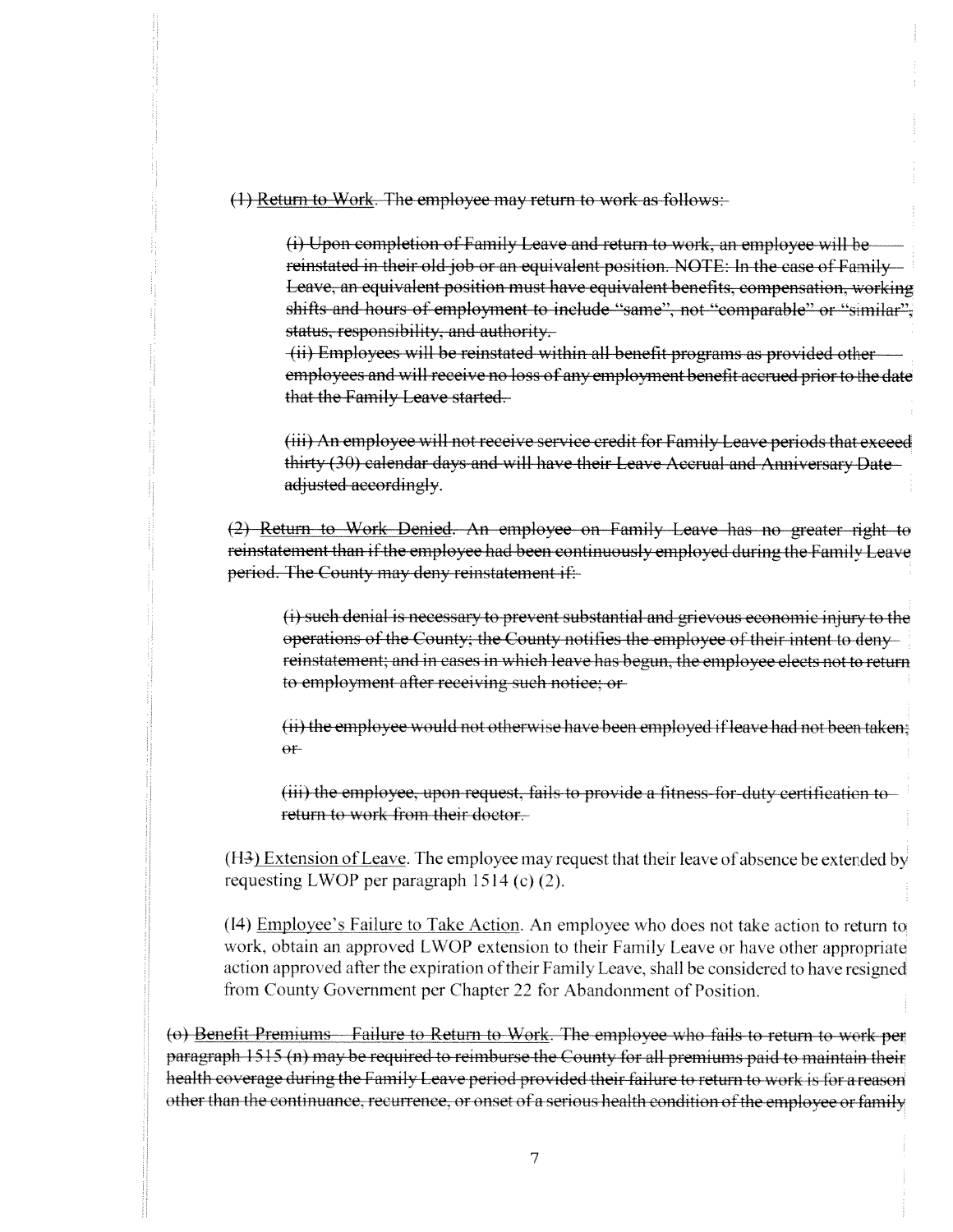member that would entitle the employee to Family Leave, or other circumstances beyond the employee's control.

 $(J<sub>p</sub>)$  Continued Health Entitlement (COBRA) Date. A "qualifying event" triggering requirements that an employee be allowed to continue health benefits coverage (but paying the full cost) for the purpose of the Consolidated Omnibus Budget Reconciliation Act of 1986 (COBRA) occurs when it becomes known that an employee is not returning to employment and therefore ceases to be entitled to Family Leave. The employee may also be covered under §15-101 of the Maryland Insurance Article.

SECTION II. BE IT FURTHER ENACTED THAT this Bill shall be known as Bill No. 2009-8 of Wicomico County, Maryland and shall take effect sixty (60) days after its enactment, unless <sup>a</sup> proper Petition for Referendum thereof shall be filed prior to said date: in which event, the Bill shall not take effect until the expiration of thirty (30) days following the approva<sup>l</sup> of this Bill by <sup>a</sup> majority of the qualified voters of the County voting in any such referendum.

Certified correct as passed and adopted by the County Council of Wicomico County, Maryland this  $\frac{1}{4}$  day of  $\frac{1}{4}$ , 2009.

WICOMICO COUNTY, MARYLAND -Th BY: John Cannon, President BY: Redgar A. Baker, Jr., Secretary

I HEREBY CERTIFY that twenty-five (25) copies of the above  $\beta$ ill are available for distribution to the public and press at the time of its introduction.

Edgar A. Baker. Jr.. Secretary

Explanation: CAPITALS INDICATE MATTER ADDED TO EXISTING LAW. Strike out indicates material deleted from law. CAPITAL - STRIKE-OUT indicates matter stricken from Bill by Amendment. Underlining indicates Amendments to Bill